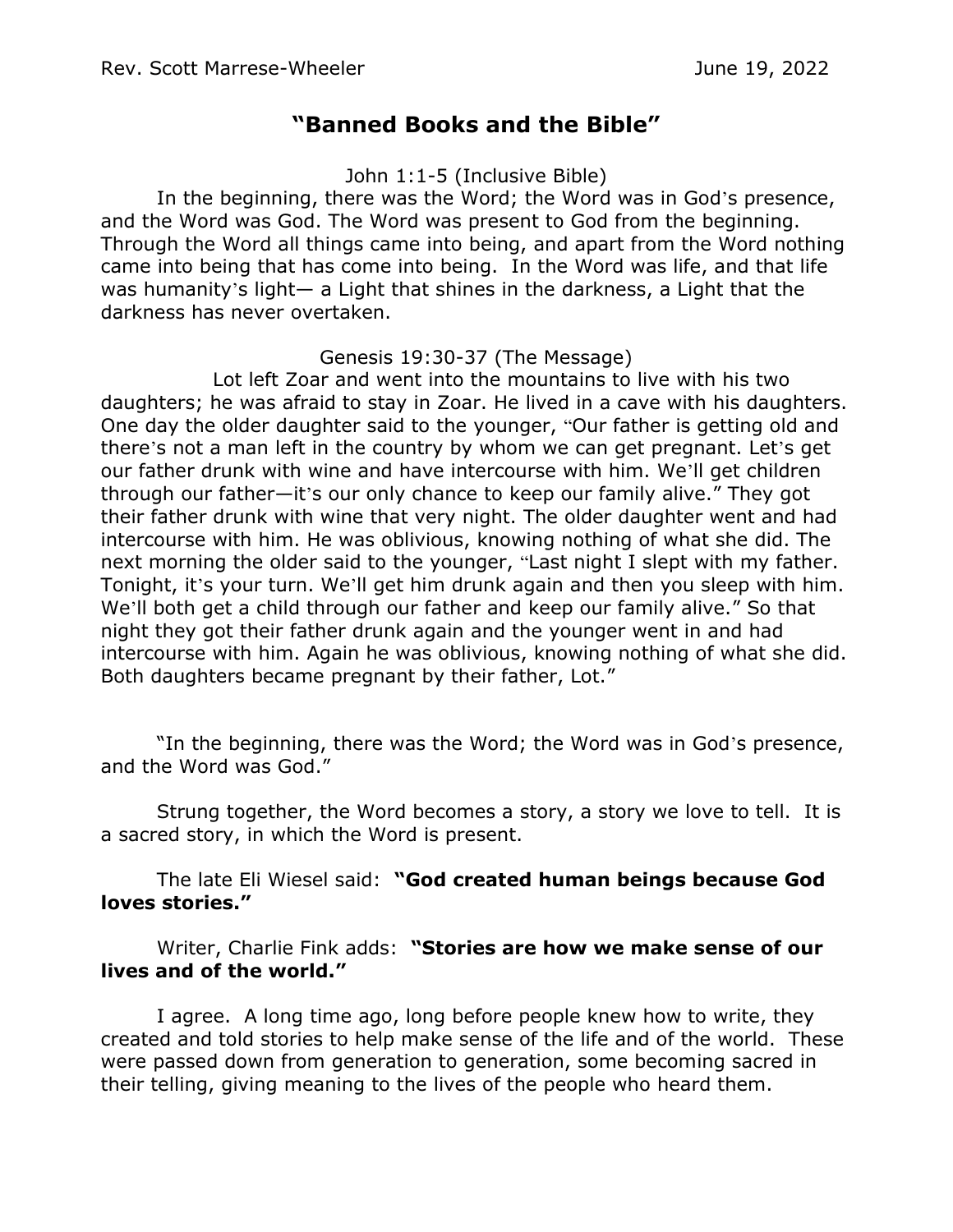Stories were and still are how we communicate with others. Stories help us process what has and is happening in our lives and world. They help to shape us as individuals and as a community. This has always been so.

Stories, in the many forms they take, help us understand the meaning of life and death and grief we all experience.

They show us what kindness, compassion, mercy, and goodness and love look like in our lives and in the lives of others.

Stories also reveal to us our human fallibility, our brokenness, and the evil and harm we can do to one another, while lifting up our need for forgiveness, grace, mercy, reconciliation, and healing.

In short, stories tell us what it means to be fully human.

So it baffles me as to why some people want to "ban" books written about what it means to be a human being?

Yet, ever since stories have been told and then written down, some people have sought to ban them from being shared with others because they are somehow offended by another person's story.

There is a long history of people who have sought to ban books, and book banning is seeing a revival in our own nation. There is a consorted effort by some political and religious leaders on local and national levels to have books banned based on their own morals and judgmental views of other people and history.

Harvey J. Graff, writing in Publishers Weekly, says: **"Banning books is an effort, unknowingly, to resurrect the early modern Roman Catholic Counter-Reformation against both radical Catholics and early Protestants, which attempted to halt unauthorized reading, including curtailing the ability of individuals to read for themselves."** (December 31, 2021)

Under Hitler, books were banned and burned categorically by the Nazi government if the authors had Jewish lineage, communistic or pacifist sympathies. A person found to have any of these books or materials could lose their German citizenship or worse, be put in a concentration camp or killed.

Perhaps one of the most interesting attempts at book banning, while attempting to bind multiple sacred books of scripture into one book, happened at the Council of Nicaea around 397 CE.

Religious leaders, under the Emperor Constantine, came together, and created what we know as the Bible.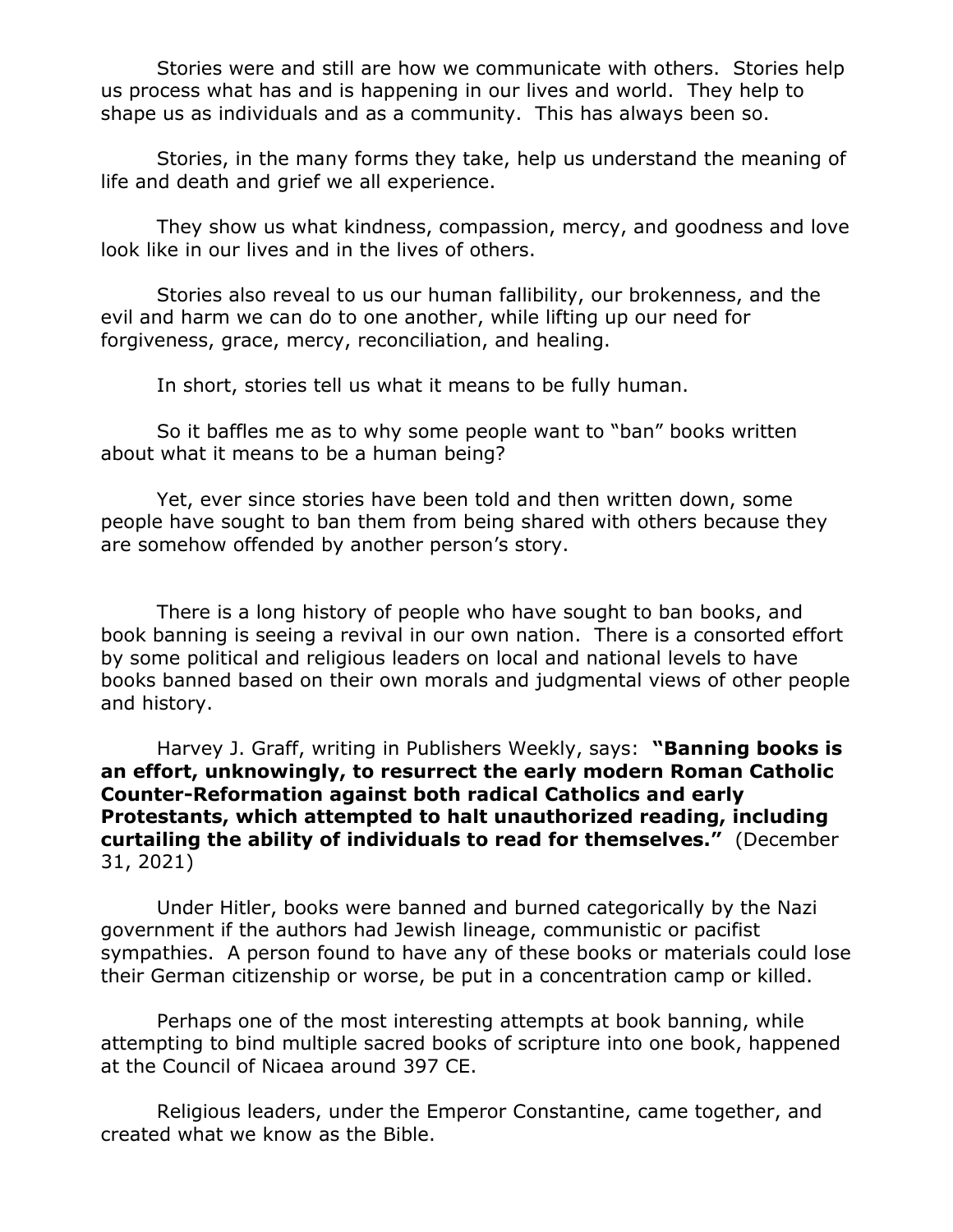While there was some agreement on which books to include in the "Canon," not everyone was in total agreement. Some disagreed over which Gospels should be included. Matthew, Mark, Luke and John made the cut. The Gospels of Thomas, Judas, Peter, and Mary Madeline didn't make it.

We tend to divide the Bible into the Hebrew Scriptures (Old Testament) and the New Testament, but did you know there is actually another section known as the Apocrypha, which means "hidden". It contains writings by multiple authors, written a few hundred years before Jesus, and after the Hebrew Scriptures were finalized as the Torah.

The Bible and the books contained with in it has always been controversial because of its content, and because of that, it has been deemed dangerous, inappropriate, and too explicit due to violent imagery, and stories of rape, incest, adultery, domestic and sexual abuse, murder, mass killings of children, women and men, exploitation and enslavement of people.

We sing the old Sunday school song, **"the B-i-b-l-e, yes that's the book for me; I stand alone on the Word of God - the B-i-b-l-e"** but we really don't read all of the Word of God, we just cherry pick the stories or parts of the stories we want to read to our children and ourselves.

We love the cute story of Noah's ark and how God saved the animals from the flood, but we never really point out that God committed mass murder, the genocide of every man, woman and child who lived. We also very seldom tell the story of how Noah, when the flood ended, got drunk and naked to the embarrassment of his sons.

We tell the story of the young shepherd boy, David, who used his slingshot to kill the Goliath, but leave out the part of him using a sword to cut off Goliath's head and then, with blood dripping from it, paraded it around for all to see.

Abraham was the father of three faiths, but only because he, forced his wife, Sarah's servant, Hagar, to have intercourse with him, (raping her) so he could have a male heir. Then Sarah, in a jealous rage, abused Hagar when she became pregnant and bore a son, Ishmael, forcing them to flee for fear of their lives.

We tell the story of King David and Bathsheba, who becomes the mother of King Solomon, but we downplay that David, already married and with his own concubine, lusts after Bathsheba, who is married to a general in David's military, forcing her against her will to have sex with him, and then has her husband murdered, so he could marry Bathsheba.

In another little-known story of David, he and the son of King Saul, Jonathan, became very close, and I mean, if you understand what the Bible is saying, very close to each other, to the point, in 1 Samuel 18, it is said that David loved Jonathan more than women. I am going to leave that right there.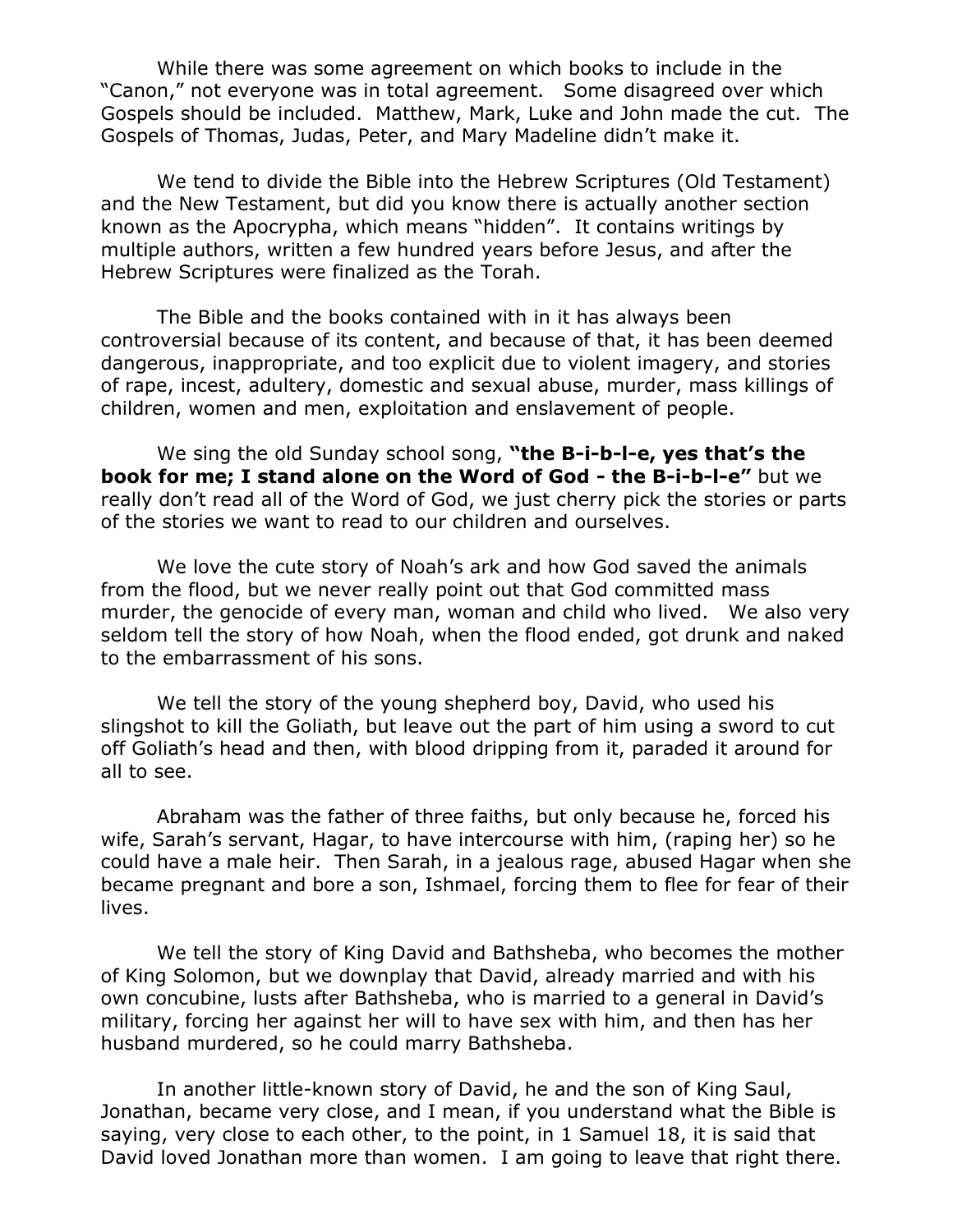Then there is the story of Judah, one of the sons of Jacob/Israel, and a brother to Joseph. Judah's son, Er, married Tamar. I bet you haven't heard her name mentioned nor story. Having married, Er, who God deems as wicked and kills him, she is forced to marry his brothers, yes, brothers, until she can get pregnant with a male child. Each brother meets a tragic demise. Her father0n-law, Judah, that Judah, one of the 12 times of Israel fame, and for a which a kingdom is named, is abusive of her, as if it was her fault. Forbidding her to take control of her own life and body, Tamar dresses up like a prostitute, disguising herself from Judah, hangs out on the streets, where Judah, seeing her, decides to have sex with her, his own daughter-in-law, who become pregnant with his child.

And then there are the daughters of Lot. As we read this morning, they decide to get their father drunk, so he will have intercourse with them, and impregnate them.

"The B-i-b-l-e, yes, that's the book for me, I stand alone on the Word of God…."

After reading from the Bible, the Holy Book of God, we sometimes say, **"This is the Word of God"** to which people say, **"Thanks be to God!"** 

To be clear then, all of the stories of rape, sexual abuse, incest, domestic abuse, murder, drunkenness, violence against other people, are the "Word of God" we give thanks for hearing and believing!

Across the nation and in local communities, elected officials from Governors of states like Florida, Texas and Virginia to school board members, and parent groups are demanding books be banned from classrooms and libraries.

Challenges to books are even taking place here in our state and our own communities.

Those demanding books be banned are doing so because they do not feel that their children and youth should be exposed to stories that talk about rape, incest, inappropriate sexual relationships, men loving men, violent imagery and murder, and history that make their students (and themselves) take a critical look at the role of slavery, oppression and injustices of one race over against another that still are impacting our relationships today.

So books like the Harry Potter series, Angie Thomas' young adult novel "The Hate U Give", John Green's "Looking for Alaska", Mark Twain's "The Adventures of Huckleberry Finn", John Steinbeck's classic "Of Mice and Men", and Maia Kobabe's recent graphic novel, "Gender Queer" have been banned or challenged.